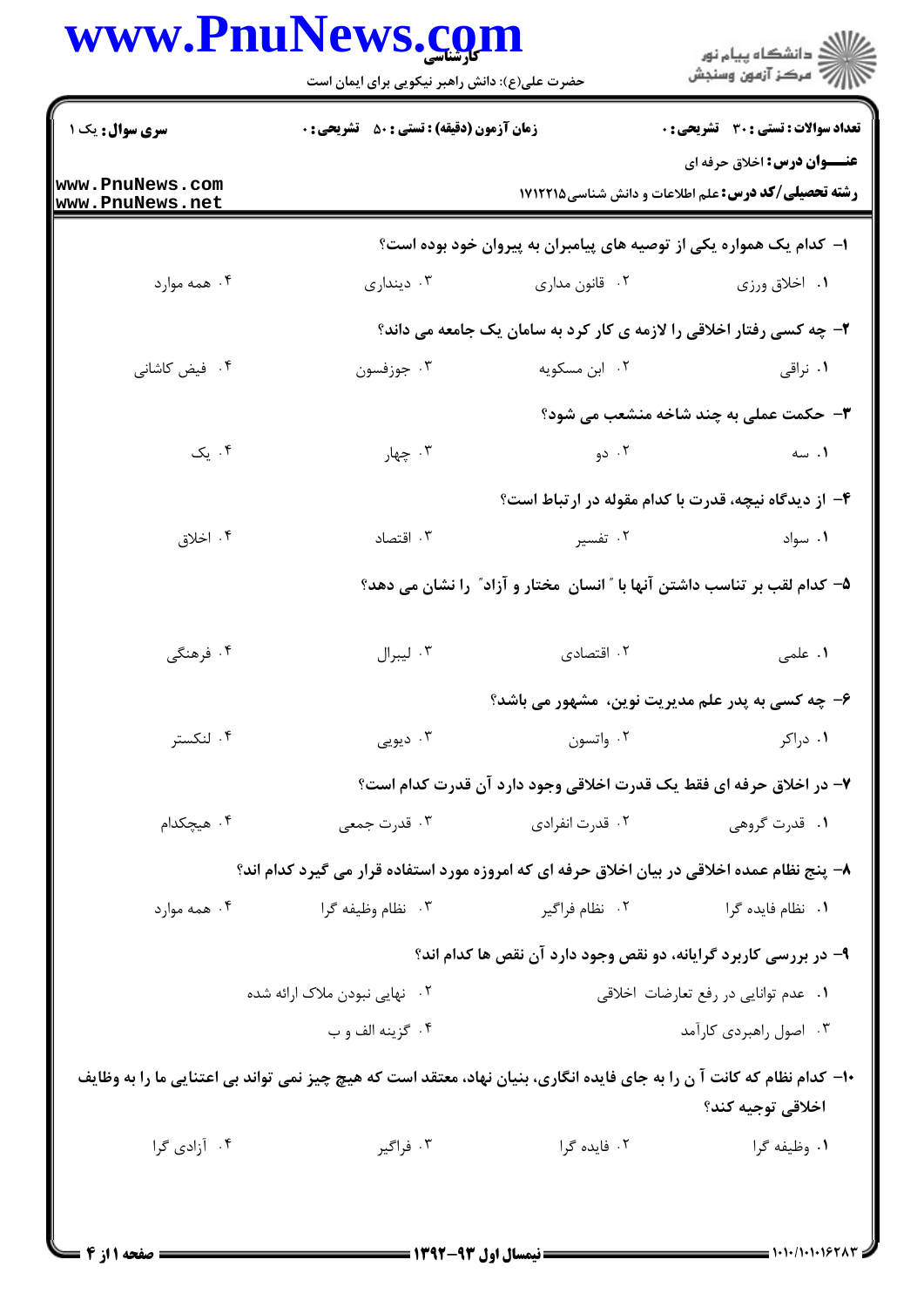|                                    | www.PnuNews.com<br>حضرت علی(ع): دانش راهبر نیکویی برای ایمان است                                               |             | ِ<br>∭ دانشڪاه پيام نور<br>∭ مرڪز آزمون وسنڊش                                                    |  |
|------------------------------------|----------------------------------------------------------------------------------------------------------------|-------------|--------------------------------------------------------------------------------------------------|--|
| <b>سری سوال : ۱ یک</b>             | <b>زمان آزمون (دقیقه) : تستی : 50 ٪ تشریحی : 0</b>                                                             |             | <b>تعداد سوالات : تستی : 30 ٪ تشریحی : 0</b>                                                     |  |
| www.PnuNews.com<br>www.PnuNews.net |                                                                                                                |             | <b>عنـــوان درس:</b> اخلاق حرفه ای<br><b>رشته تحصیلی/کد درس:</b> علم اطلاعات و دانش شناسی1۷۱۲۲۱۵ |  |
|                                    |                                                                                                                |             | 11- از نظر قراملکی، آرمان اخلاق کدام است؟                                                        |  |
|                                    | ۰۲ تقرب به خدا (زيبا و خير مطلق)                                                                               |             | ۱. فراگیر                                                                                        |  |
|                                    | ۰۴ فایده گرا                                                                                                   |             | ۰۳ وظيفه گرا                                                                                     |  |
|                                    | ۱۲- ″وظیفه اساسی کتابخانه، نیک نشان دادن ارزش اطلاعات ثبت شده برای بشریت است″ از کیست؟                         |             |                                                                                                  |  |
| ۰۴ کانت                            | ۰۳ اسمیت                                                                                                       | ۰۲ دومنت    | ٠١. فينكس                                                                                        |  |
|                                    | ۱۳– در ضرورت بحث مسائل اخلاقی، با درک این واقعیت که کتابداری یک حرفه ″ خدمت مدار″ است، پس مهم ترین سهامدار     |             | کتابخانه ها چه کسانی هستند؟                                                                      |  |
| ۰۴ نمايه سازان                     | ۰۳ استفاده کنندگان                                                                                             | ۰۲ مديران   | ٠١ كتابداران                                                                                     |  |
|                                    |                                                                                                                |             | ۱۴- از نظر بواز، توجه اولیه به کدام نکات در کتابداری ضروری می باشد؟                              |  |
|                                    | ۰۲ خدمات عمومی                                                                                                 |             | ۰۱ پاداش و منافع ملي                                                                             |  |
|                                    | ۰۴ توسعه الگوي مالي                                                                                            |             | ۰۳ اصول راهنمای حرفه ای                                                                          |  |
|                                    | ۱۵– کدام یک معتقد است که "دانش و مهارت ها ی ما موروثی هستد و بهای آن کوشش و تلاش طاقت فرسای زنان و مردان پا به |             | سن گذاشته است" .                                                                                 |  |
|                                    | ۰۲ بواز                                                                                                        |             | ٠١ ويتاكر                                                                                        |  |
|                                    | ۰۴ قراملکی                                                                                                     |             | ۰۳ دایره المارف علوم کتابداری                                                                    |  |
|                                    |                                                                                                                |             | ۱۶–دیویس، چند قانون عملی را برای نوشتن قوانین اخلاقی پیشنهاد می کند؟                             |  |
| ۰۴ ۱۸ قانون                        | ۰۳ قانون                                                                                                       | ۰۲ ۱۵ قانون | ۰۱ ۱۰ قانون                                                                                      |  |
|                                    | ۱۷– قوانین اخلاقی کتابداران برای اولین در سال ۱۹۳۹، توسط انجمن کتابداری کدام کشور مطرح گردید؟                  |             |                                                                                                  |  |
| ۰۴ مالزی                           | ۰۳ سنگايور                                                                                                     | ۰۲ فرانسه   | ۰۱ آمریکا                                                                                        |  |
|                                    | ۱۸− کدام مقوله، اززمان های دور مورد مناقشه ی فلاسفه، دانشمندان، حرفه مندان، وعلمای دینی بوده است؟              |             |                                                                                                  |  |
| ۰۴ طبیعت                           | ۰۳ اخلاق                                                                                                       | ۰۲ نجوم     | ۰۱ بهداشت                                                                                        |  |
|                                    |                                                                                                                |             | ۱۹- کدام یک نقطه ی عطفی در پیشینه ی مکاتب اخلاقی است؟                                            |  |
|                                    | ۰۲ اخلاق کپرنیکی در اخلاق                                                                                      |             | ۰۱ تشتت                                                                                          |  |
|                                    | ۰۴ همه موارد                                                                                                   |             | ۰۳ انقلاب ارسطویی                                                                                |  |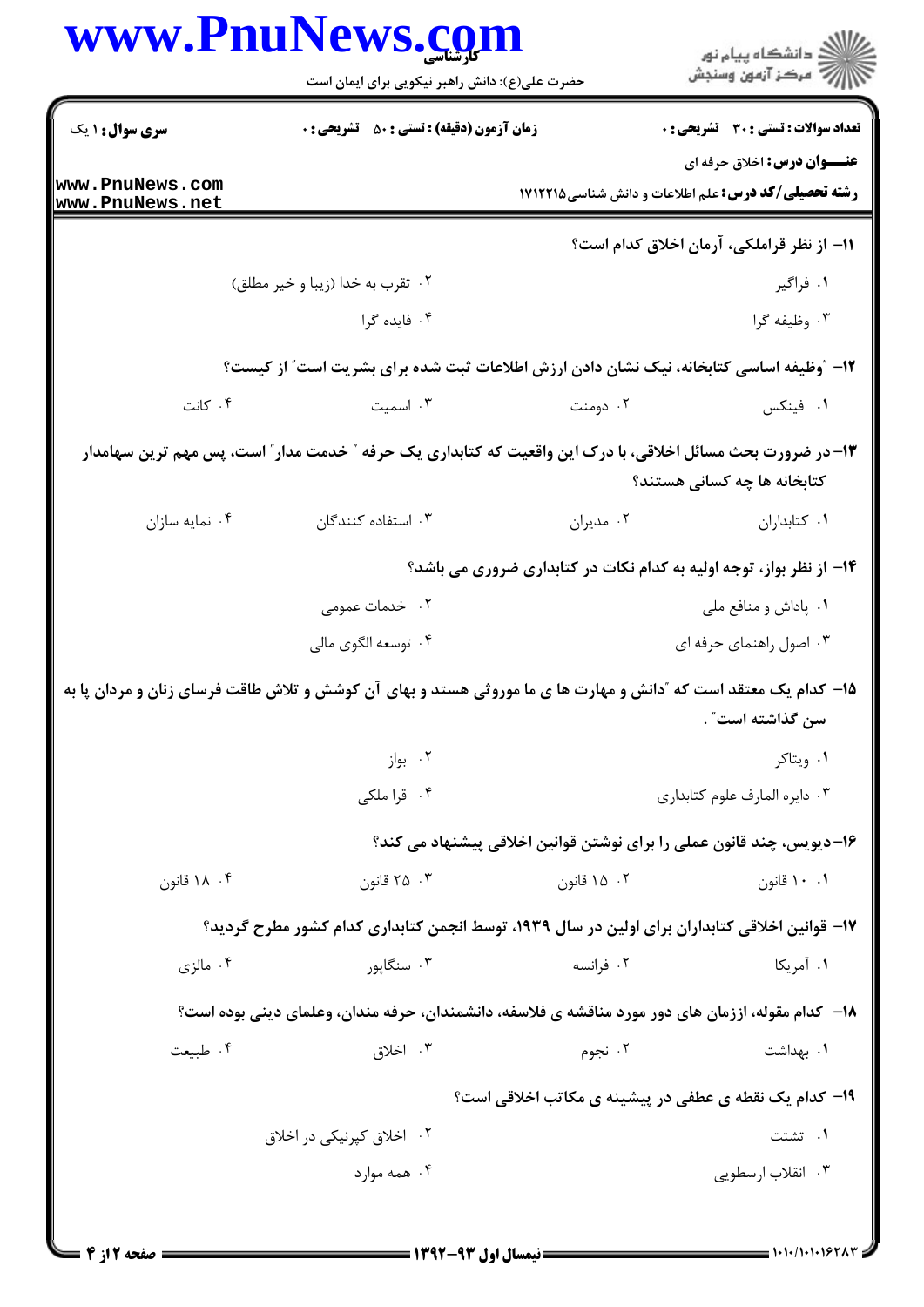|                                    | www.PnuNews.com<br>حضرت علی(ع): دانش راهبر نیکویی برای ایمان است                                           |               | ر<br>ران دانشگاه پيام نور<br>ران مرکز آزمون وسنڊش                                                |  |
|------------------------------------|------------------------------------------------------------------------------------------------------------|---------------|--------------------------------------------------------------------------------------------------|--|
| <b>سری سوال : ۱ یک</b>             | <b>زمان آزمون (دقیقه) : تستی : 50 ٪ تشریحی : 0</b>                                                         |               | <b>تعداد سوالات : تستی : 30 ٪ تشریحی : 0</b>                                                     |  |
| www.PnuNews.com<br>www.PnuNews.net |                                                                                                            |               | <b>عنـــوان درس:</b> اخلاق حرفه ای<br><b>رشته تحصیلی/کد درس:</b> علم اطلاعات و دانش شناسی1۷۱۲۲۱۵ |  |
|                                    | +۲- کدام یک مسائل اخلاقی اطلاع رسانی را زیر عنوان مسائل مربوط به تولید اشاعه و کاربرد اطلاعات مطرح می کند؟ |               |                                                                                                  |  |
| ۰۴ رابين                           | ۰۳ کپورو                                                                                                   | ۰۲ دیوئی      | ۰۱ لیدی                                                                                          |  |
|                                    | <b>۲۱</b> - چه کسی مبارز سرسخت و سر سلسله جنبان کوشش های اصلاح طلبانه ی دینی در اروپا بود؟                 |               |                                                                                                  |  |
| ۰۴ نیچه                            | ا لوتر $\mathfrak{r}$                                                                                      | ۰۲ شاچاف      | ۰۱ ویر                                                                                           |  |
|                                    |                                                                                                            |               | ۲۲- افلاطون چه ملاکی را برای داوری های اخلاقی بر می گزیند؟                                       |  |
| ۰۴ همه موارد                       | ۰۳ نفع و فایده عمومی                                                                                       | ۰۲ تفاوت درست | ۰۱ عدالت                                                                                         |  |
|                                    | ۲۳– در دنیای کتابداری، قواعد اخلاقی نخستین بار درچه قرنی و در کجا مطرح شد؟                                 |               |                                                                                                  |  |
|                                    | ۰۲ شانزدهم - کنگره ملی                                                                                     |               | ٠١. پانزدهم-انجمن ناشران                                                                         |  |
|                                    | ۰۴ نوزدهم- دانشکده کتابداری                                                                                |               | ۰۳ هفدهم- دانشگاه آکسفورد                                                                        |  |
|                                    | ۲۴– در دنیای کتابداری، قواعد اخلاقی نخستین بار در قرن نوزدهم توسط چه کسی ًمطرح شد؟                         |               |                                                                                                  |  |
| ۰۴ اسمیت                           | ۰۳ لوتر                                                                                                    | ۰۲ پلامر      | ۰۱ فلیس                                                                                          |  |
|                                    | ۲۵- چه کسی می گوید که منشور های حاوی اصول اخلاق حرفه ای برای کتابدارن به افکار عمومی درباره ی آنچه که حرفه |               | مندان در کتابخانه ها انجام میدهند، بصیرت می بخشد؟                                                |  |
| ۰۴ فلیس                            | ۰۳ پلامر                                                                                                   | ۰۲ رییل       | ۰۱ باکلند                                                                                        |  |
|                                    |                                                                                                            |               | ۲۶- هدف و مقصود نهایی در هر نظام ذخیره و بازیابی اطلاعاتی چیست؟                                  |  |
| ۰۴ مواد اوليه                      | ۰۳ انسان                                                                                                   | ۰۲ ماشین مانس | ۰۱ نظام مداری                                                                                    |  |
|                                    |                                                                                                            |               | ۲۷- ویتال در مبحث اخلاق حرفه ای، بهره گیری از کدام مورد را توصیه می کند؟                         |  |
| ۰۴ آموزش رسمی                      | ۰۳ فلسفه کاربردی                                                                                           | ۰۲ اخلاق عملی | ۰۱ فلسفه                                                                                         |  |
|                                    |                                                                                                            |               | ۲۸- مهم ترین و اساسی ترین عنصر سازندهٔ تمدن انسانی کدام است؟                                     |  |
| ۰۴ اطلاعات                         | ۰۳ طبقات قومی                                                                                              | ۰۲ کشاورزی    | <b>1.</b> اقتصاد                                                                                 |  |
|                                    | ۲۹– کتابخانه ها نهاد هایی خدمت محور ( خدماتی) محسوب میشوند که بدون وجود جامعه ی بی معنی یا لااقل           |               | دورافتاده از هویت اصیل خود به نظر می آیند.                                                       |  |
| ۰۴ استفاده کننده                   | ۰۳ تحصیل کرده                                                                                              | ۰۲ جوانان     | ۰۱ تولید کننده                                                                                   |  |